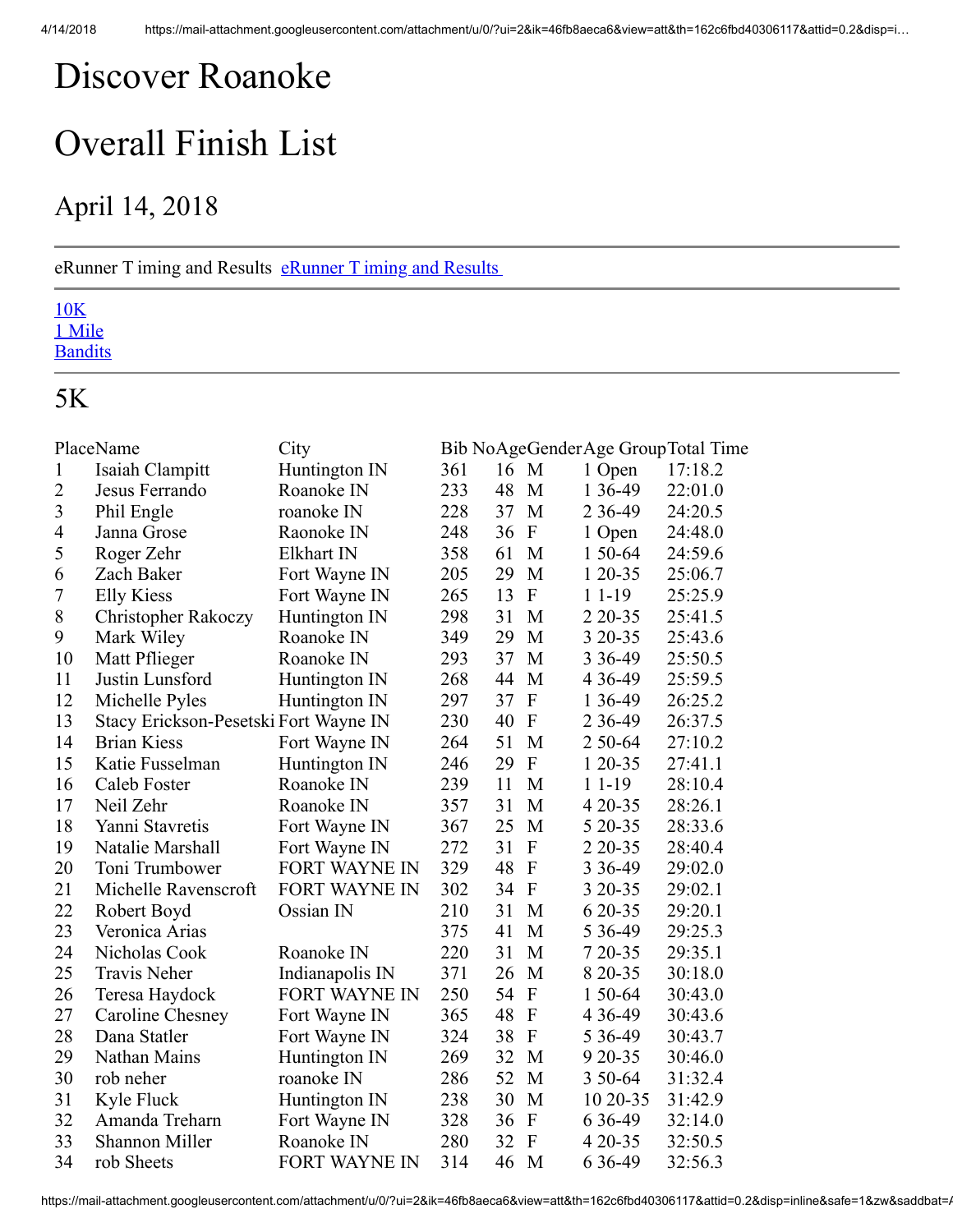4/14/2018 https://mail-attachment.googleusercontent.com/attachment/u/0/?ui=2&ik=46fb8aeca6&view=att&th=162c6fbd40306117&attid=0.2&disp=i…

| 35 | <b>Emily Porter</b> | Indianapolis IN   | 372 | 28<br>F              | 5 20 - 35   | 32:57.5 |
|----|---------------------|-------------------|-----|----------------------|-------------|---------|
| 36 | Kristy Ottinger     | Fort Wayne IN     | 289 | 39<br>F              | 7 3 6 - 4 9 | 33:07.8 |
| 37 | Amanda Fudge        | Fort Wayne IN     | 245 | 35<br>$\mathbf{F}$   | 6 20 - 35   | 33:08.1 |
| 38 | <b>Candy Foster</b> | Roanoke IN        | 240 | F<br>44              | 8 3 6 - 4 9 | 33:12.7 |
| 39 | Becky Zehr          | Elkhart IN        | 356 | $\mathbf{F}$<br>61   | 2 50-64     | 33:24.6 |
| 40 | <b>Steve Butler</b> | Fort Wayne IN     | 216 | 71<br>M              | 165-99      | 34:06.5 |
| 41 | Jennie French       | Fort Wayne IN     | 242 | 38<br>$\mathbf{F}$   | 9 3 6 - 49  | 34:43.3 |
| 42 | rick Fischer        | roanoke IN        | 235 | 48<br>M              | 7 3 6 - 4 9 | 35:10.3 |
| 43 | <b>Betty Nelson</b> | Columbia City IN  | 287 | 72<br>F              | 165-99      | 36:11.5 |
| 44 | Megan Engle         | roanoke IN        | 227 | F<br>36              | 10 36-49    | 36:18.1 |
| 45 | Jeremy Hudon        | Fort Wayne IN     | 255 | 34<br>M              | 11 20-35    | 36:33.6 |
| 46 | Diane Sheets        | Huntington IN     | 312 | 51<br>F              | 3 50 - 64   | 38:03.0 |
| 47 | jen poiry           | roanoke IN        | 295 | F<br>45              | 11 36-49    | 39:04.6 |
| 48 | mike neher          | roanoke IN        | 285 | 50<br>M              | 4 50 - 64   | 39:04.6 |
| 49 | Kristy Fisher       | Huntington IN     | 236 | 41<br>$\mathbf{F}$   | 12 36-49    | 39:24.9 |
| 50 | angie bayoneta      | FORT WAYNE IN     | 208 | 44<br>F              | 13 36 - 49  | 40:45.8 |
| 51 | Brianna Spurgeon    | Huntington IN     | 319 | 30<br>F              | 7 20-35     | 41:39.1 |
| 52 | Rebekah Mains       | Huntington IN     | 270 | 30<br>F              | 8 20 - 35   | 41:39.2 |
| 53 | Jacque Jansing      | Ft wayne IN       | 260 | 40<br>F              | 14 36 - 49  | 42:17.2 |
| 54 | Donald Uecker       | Roanoke IN        | 330 | 53<br>M              | 5 50-64     | 42:47.0 |
| 55 | Julie Uecker        | Roanoke IN        | 331 | 45<br>$\mathbf{F}$   | 15 36 - 49  | 42:47.8 |
| 56 | Kathryn Feit        | Roanoke IN        | 369 | 14<br>F              | $21-19$     | 46:27.8 |
| 57 | Connie Feit         | Roanoke IN        | 370 | 38<br>F              | 16 36 - 49  | 46:29.3 |
| 58 | Emma Jansing        | Ft wayne IN       | 259 | F<br>11              | $31-19$     | 46:40.8 |
| 59 | Savanna Stanton     | <b>ROANOKE IN</b> | 322 | F<br>11              | 4 1 - 19    | 46:41.1 |
| 60 | Michael Farthing    | Roanoke IN        | 232 | 36<br>M              | 8 3 6 - 4 9 | 46:55.8 |
| 61 | Latisha Farthing    | Roanoke IN        | 231 | F<br>35              | 9 20 - 35   | 46:57.0 |
| 62 | Kimberly Burrow     | Fort Wayne IN     | 215 | 35<br>F              | 10 20-35    | 47:07.8 |
| 63 | <b>Tammy Feit</b>   | Roanoke IN        | 368 | 42<br>F              | 17 36-49    | 48:22.8 |
| 64 | Deborah Sladen      | Fort Wayne IN     | 317 | 58<br>F              | 4 50 - 64   | 49:54.7 |
| 65 | Linda Colglazier    | New Haven IN      | 219 | 70<br>$\overline{F}$ | 265-99      | 50:01.4 |
|    |                     |                   |     |                      |             |         |

### [Top](#page-0-0)

10K

|    | PlaceName              | City                   |     |      |              |             | Bib NoAgeGenderAge GroupTotal Time |
|----|------------------------|------------------------|-----|------|--------------|-------------|------------------------------------|
|    | <b>Bradley Prather</b> | Roanoke IN             | 296 | 46 M |              | 1 Open      | 35:38.7                            |
| 2  | Juan Salazar           | Fort Wayne IN          | 376 | 37   | $\mathbf{M}$ | 1 3 6 - 4 9 | 41:58.0                            |
| 3  | Adam Dyer              | Fort Wayne IN          | 362 | 30   | M            | $120-35$    | 42:47.4                            |
| 4  | Jeff Junk              | Fort Wayne IN          | 263 | 47   | $\mathbf{M}$ | 2 3 6 - 4 9 | 44:12.7                            |
| 5  | Mirnes Hrostic         | Fort Wayne IN          | 366 | 30   | M            | 2 2 0 - 3 5 | 44:36.6                            |
| 6  | Drew Brewton           | Syracuse IN            | 212 | 30   | M            | 3 20 - 35   | 45:53.0                            |
| 7  | Bani Salazar           | Fort Wayne IN          | 374 | 38   | M            | 3 3 6 - 4 9 | 46:30.8                            |
| 8  | Kirk Robinson          | Akron IN               | 306 | 59   | M            | 1 50 - 64   | 47:28.0                            |
| 9  | Damon Greven           | Garrett IN             | 247 | 47   | $\mathbf{M}$ | 4 3 6 - 4 9 | 47:42.9                            |
| 10 | Adam Papp              | Colorado Springs CO290 |     | 29   | $\mathbf{M}$ | 4 20 - 35   | 49:14.3                            |
| 11 | Ryan Rochester         | Fort Wayne IN          | 307 | 42   | $\mathbf{M}$ | 5 3 6 - 4 9 | 50:22.6                            |
| 12 | <b>Breanne Hoffman</b> | Roanoke IN             | 253 | 28   | $\mathbf{F}$ | 1 Open      | 50:50.2                            |
| 13 | Jim Berry              | Fort Wayne IN          | 360 | 55   | $\mathbf{M}$ | 2 50-64     | 51:03.9                            |
| 14 | <b>HEIDI</b> warner    | roanoke IN             | 342 | 14   | $\mathbf{F}$ | 1 1 - 19    | 52:08.2                            |
| 15 | <b>Tiffany Ulmer</b>   | <b>FORT WAYNE IN</b>   | 332 | 31   | $\mathbf{F}$ | $120-35$    | 52:54.2                            |
| 16 | Tom Lower              | N. Manchester IN       | 364 | 58   | $\mathbf{M}$ | 3 50 - 64   | 53:23.1                            |
| 17 | David Edsall           | Fort Wayne IN          | 226 | 60   | M            | 4 50 - 64   | 53:29.1                            |
| 18 | alice friesen          | Huntington IN          | 243 | 9    | F            | $21-19$     | 54:36.1                            |

https://mail-attachment.googleusercontent.com/attachment/u/0/?ui=2&ik=46fb8aeca6&view=att&th=162c6fbd40306117&attid=0.2&disp=inline&safe=1&zw&saddbat=/